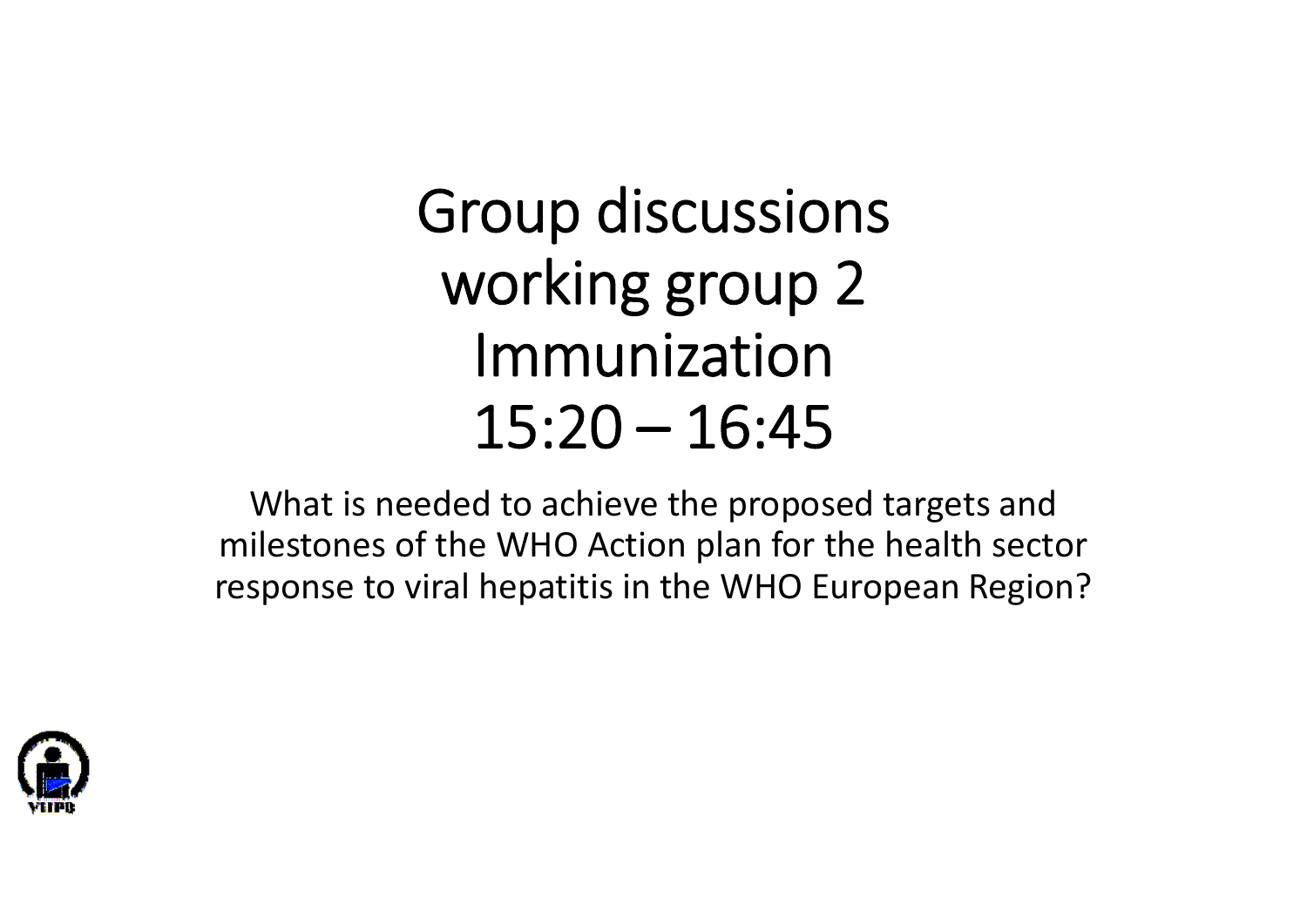| <b>2018 MILESTONES</b>                                                                                                                                                                                       | <b>2020 TARGETS</b>                                                                                                                                                                                                                       |
|--------------------------------------------------------------------------------------------------------------------------------------------------------------------------------------------------------------|-------------------------------------------------------------------------------------------------------------------------------------------------------------------------------------------------------------------------------------------|
| <b>IMMUNIZATION</b>                                                                                                                                                                                          |                                                                                                                                                                                                                                           |
| • 90% coverage with three doses of HBV<br>vaccine in countries that implement universal<br>childhood vaccination<br>• National guidelines on risk group HAV and<br>HBV vaccination developed and implemented | • 95% coverage with three doses of HBV<br>vaccine in countries that implement universal<br>childhood vaccination<br>• $\leq$ 0.5% HBsAg prevalence in vaccinated cohorts<br>• 80% of health care workers vaccinated against<br><b>HBV</b> |

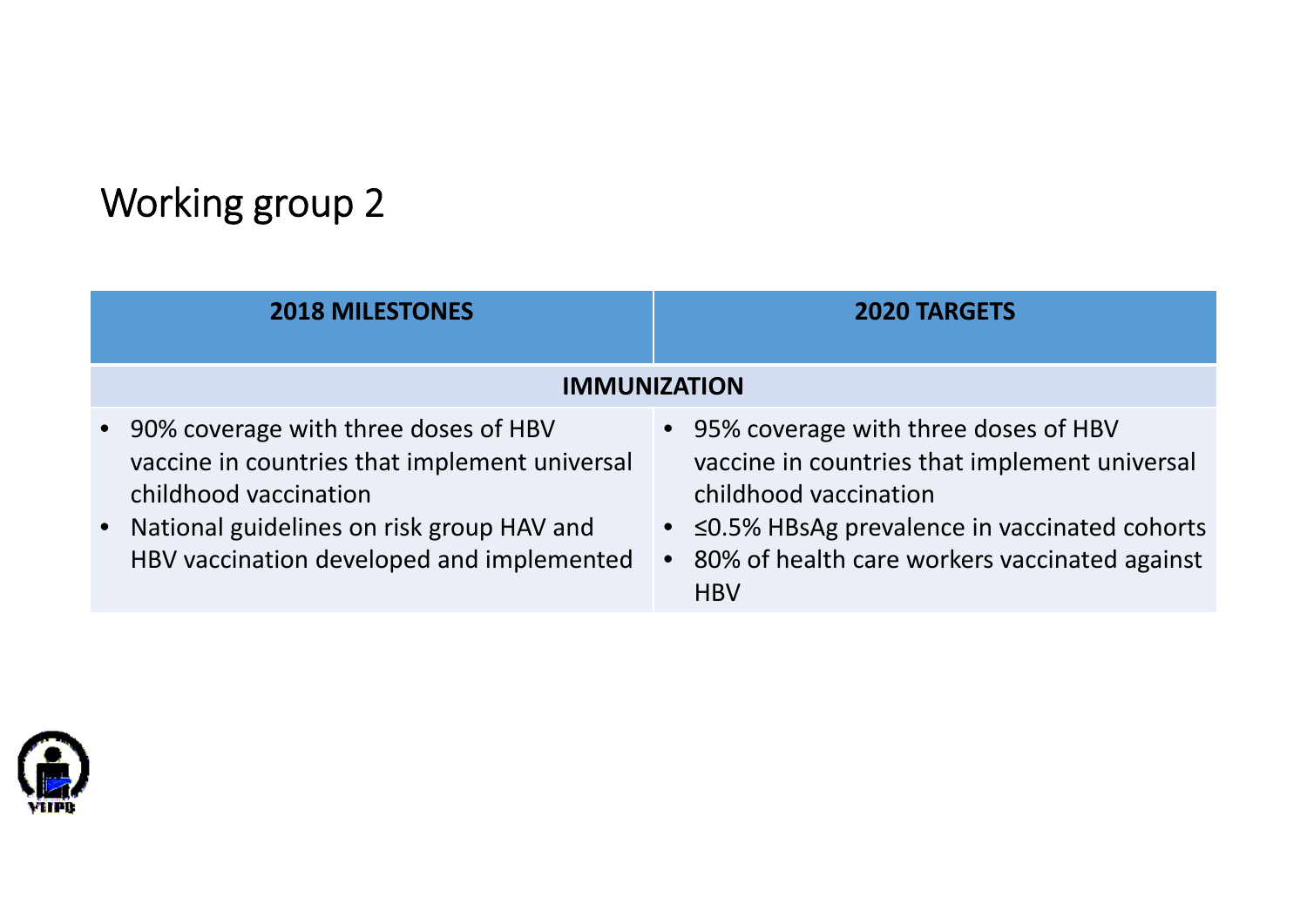| <b>2018 MILESTONES</b>                                   | <b>2020 TARGETS</b>                            |
|----------------------------------------------------------|------------------------------------------------|
| <b>PREVENTION OF MOTHER-TO-CHILD TRANSMISSION OF HBV</b> |                                                |
| For countries that implement universal newborn           | For countries that implement universal newborn |
| vaccination:                                             | vaccination:                                   |
| • 85% coverage with timely HBV birth dose                | • 90% coverage with timely HBV birth dose      |
| vaccination                                              | vaccination                                    |
| For countries that implement screening of                | For countries that implement screening of      |
| pregnant women and post-exposure prophylaxis             | pregnant women and post-exposure prophylaxis   |
| of newborns:                                             | of newborns:                                   |
| • 85% coverage with screening in pregnant                | • 90% coverage with screening in pregnant      |
| women and 90% coverage with post-exposure                | women and 95% coverage with post-exposure      |
| prophylaxis in infants born to infected                  | prophylaxis in infants born to infected        |
| mothers                                                  | mothers                                        |

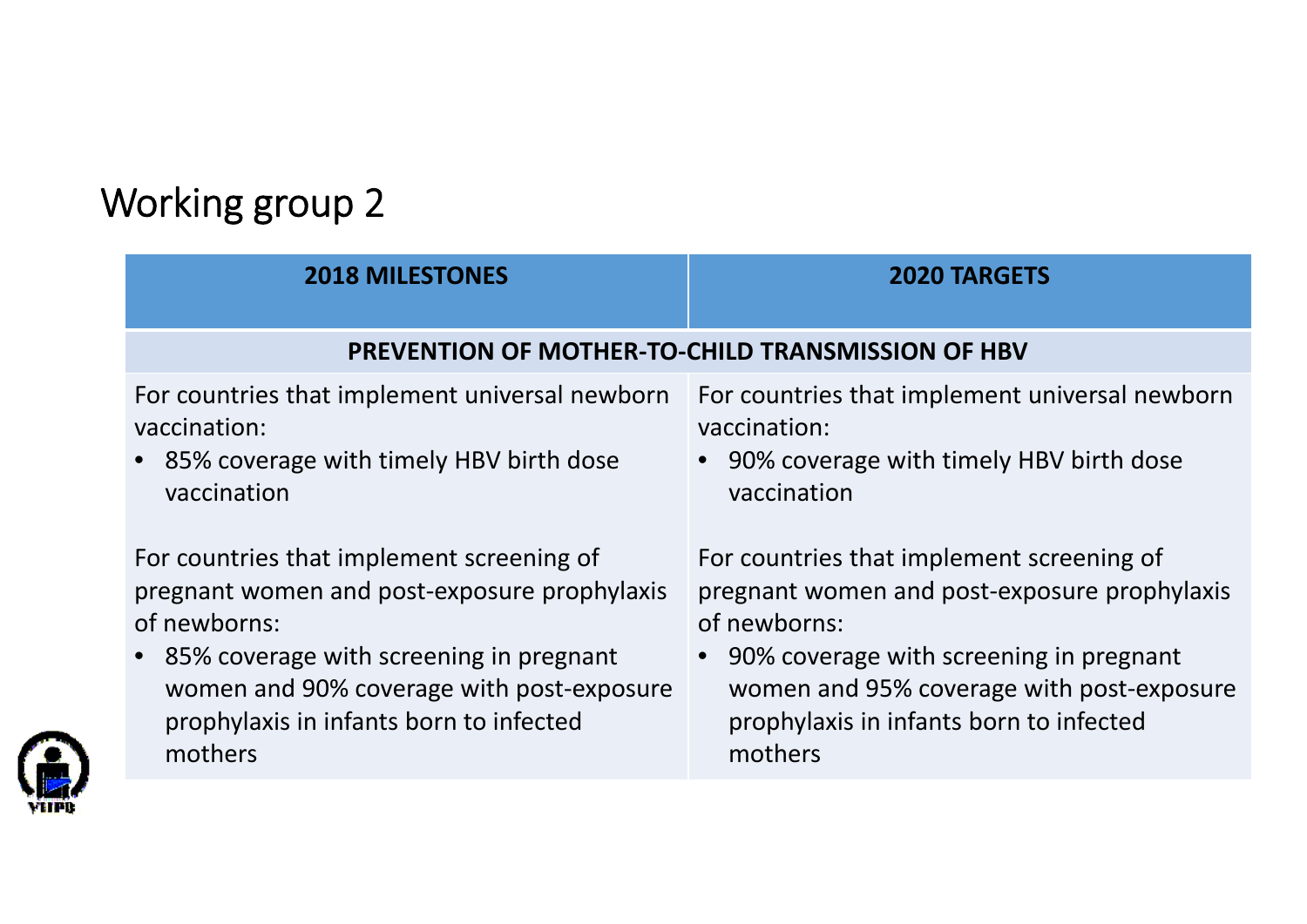- What is the current situation?
- What is achievable to reach the milestones/targets? What are the challenges?

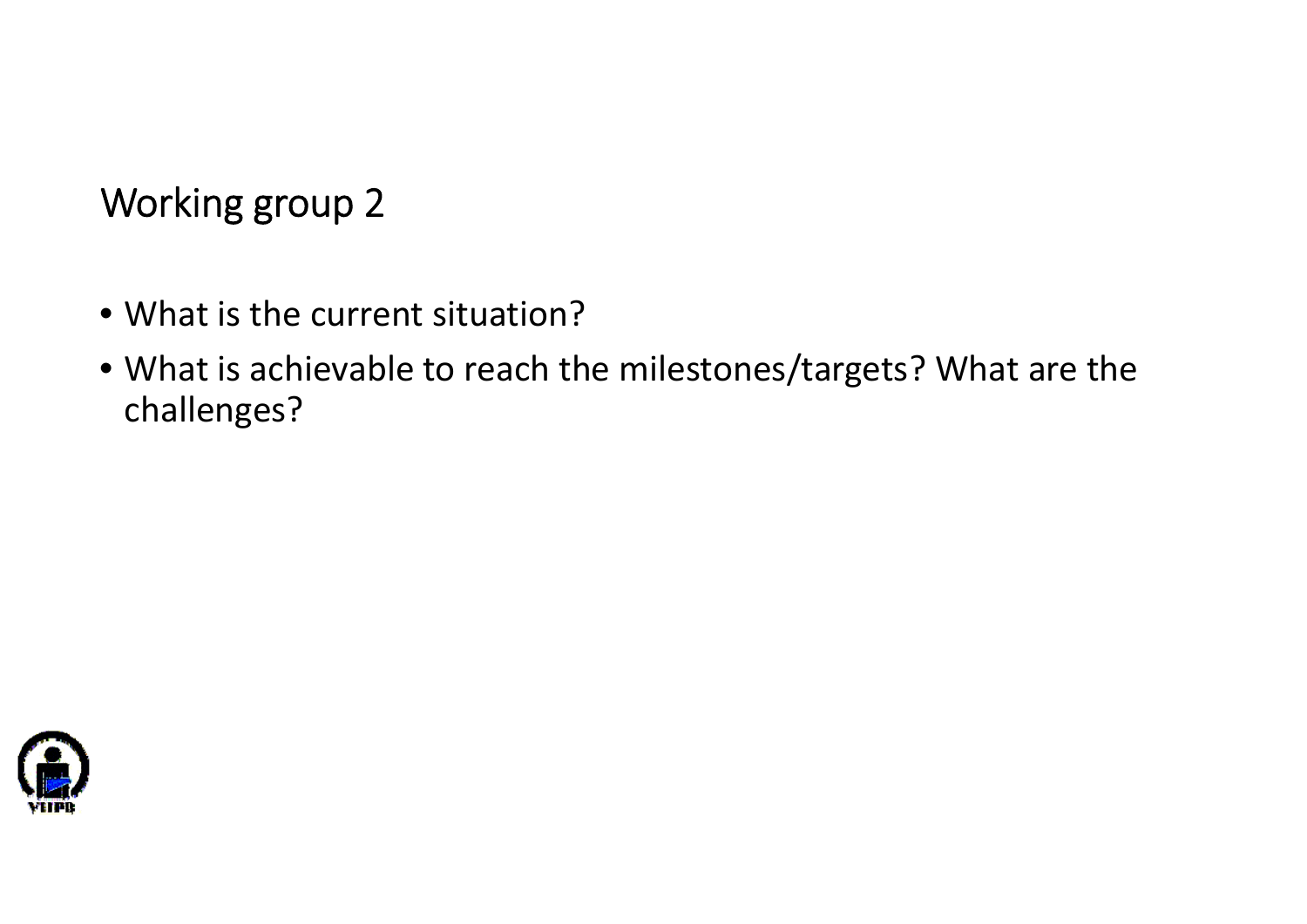- Immunization is the most advanced reaching targets 90‐95% of the infants/children
- Mandatory system
- What about the 'underserved'
	- Health visitors door to door –
	- Roma deliver in hospitals no issue for birth dose
	- Nurses responsible for immunization
- Catch‐up program for ado's in Albania, not in Macedonia

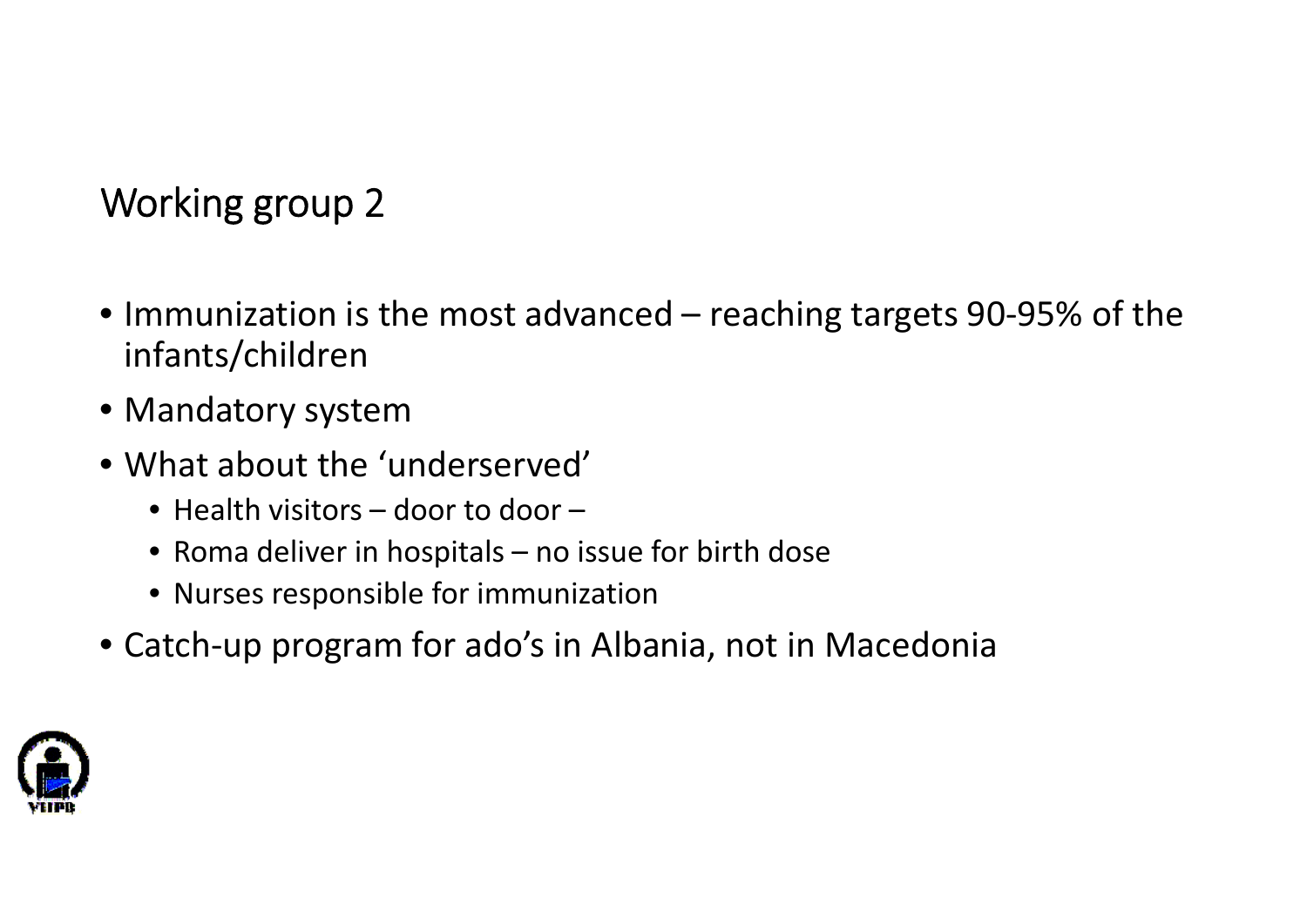- No hepatitis A immunization policy yet in Albania, Bulgaria, Rep of Macedonia
- Currently in <sup>a</sup> transitional situation for hepA epimdeiology
- Cfr WHO recommendation in such situation
- What about hepatitis A vaccine recommendation?
- Need for sero‐survey in <sup>&</sup>lt; 15y olds
- Need for <sup>a</sup> model to calculate the impact of several strategies
- Look at the cost-effectiveness
- Then make <sup>a</sup> cost‐effectiveness analysis to support the decision
- Present to NITAG

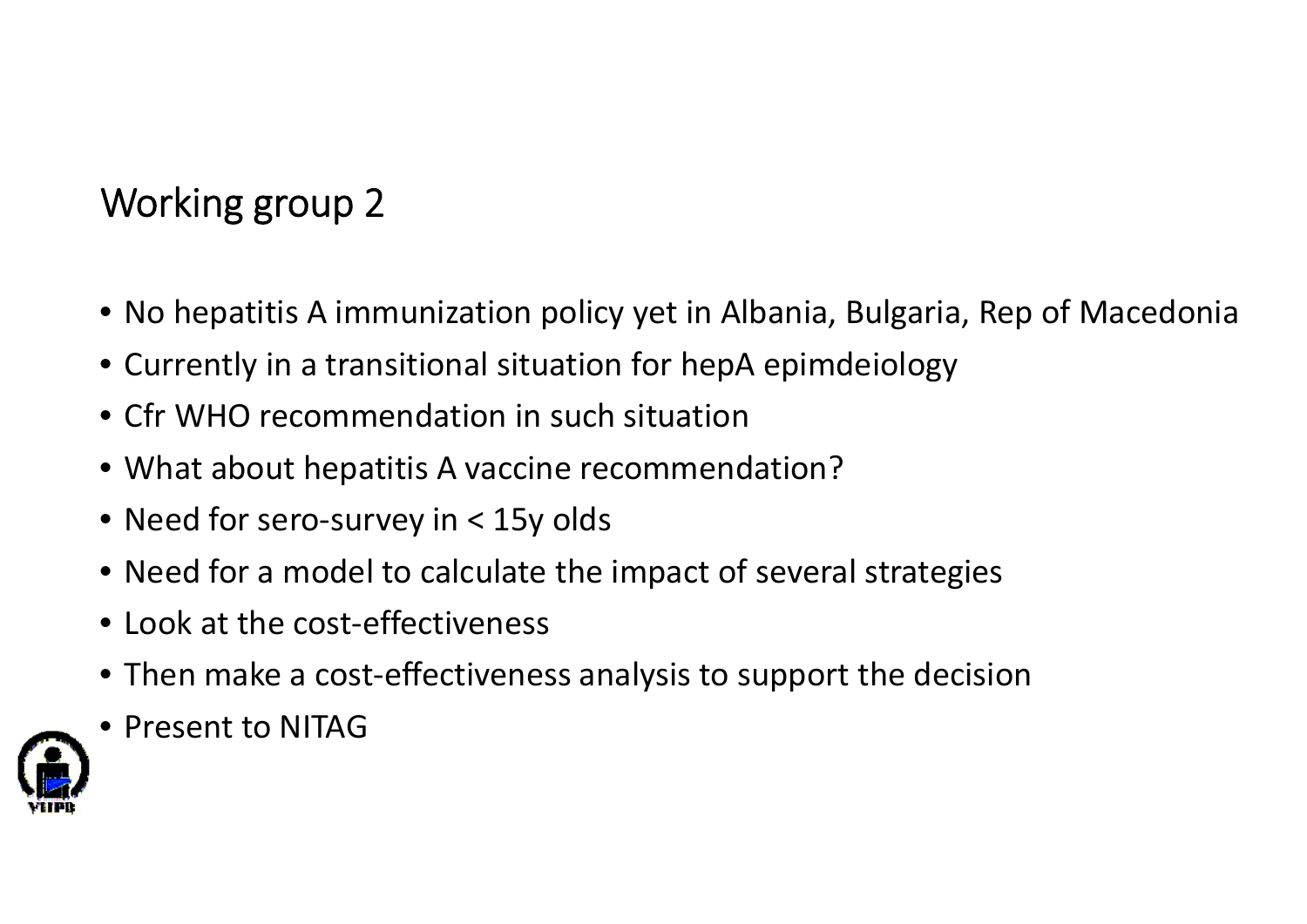- Perinatal transmission
- Birth dose with high coverage, but no HBIg for the moment
- What is the point of screening the mother as part of prenatal care?
	- Do we need to treat the mother in the third trimester with anti-virals?
	- no support for that option!
- Give priority to screen
	- and offer HBIg to exposed newborns
		- Efficacy <sup>&</sup>gt; 98%
	- or offer HBIg only to those newborns of HBeAg+ mothers
- Need for good coordination between pre‐natal care and gynecologist team/ ped team, …